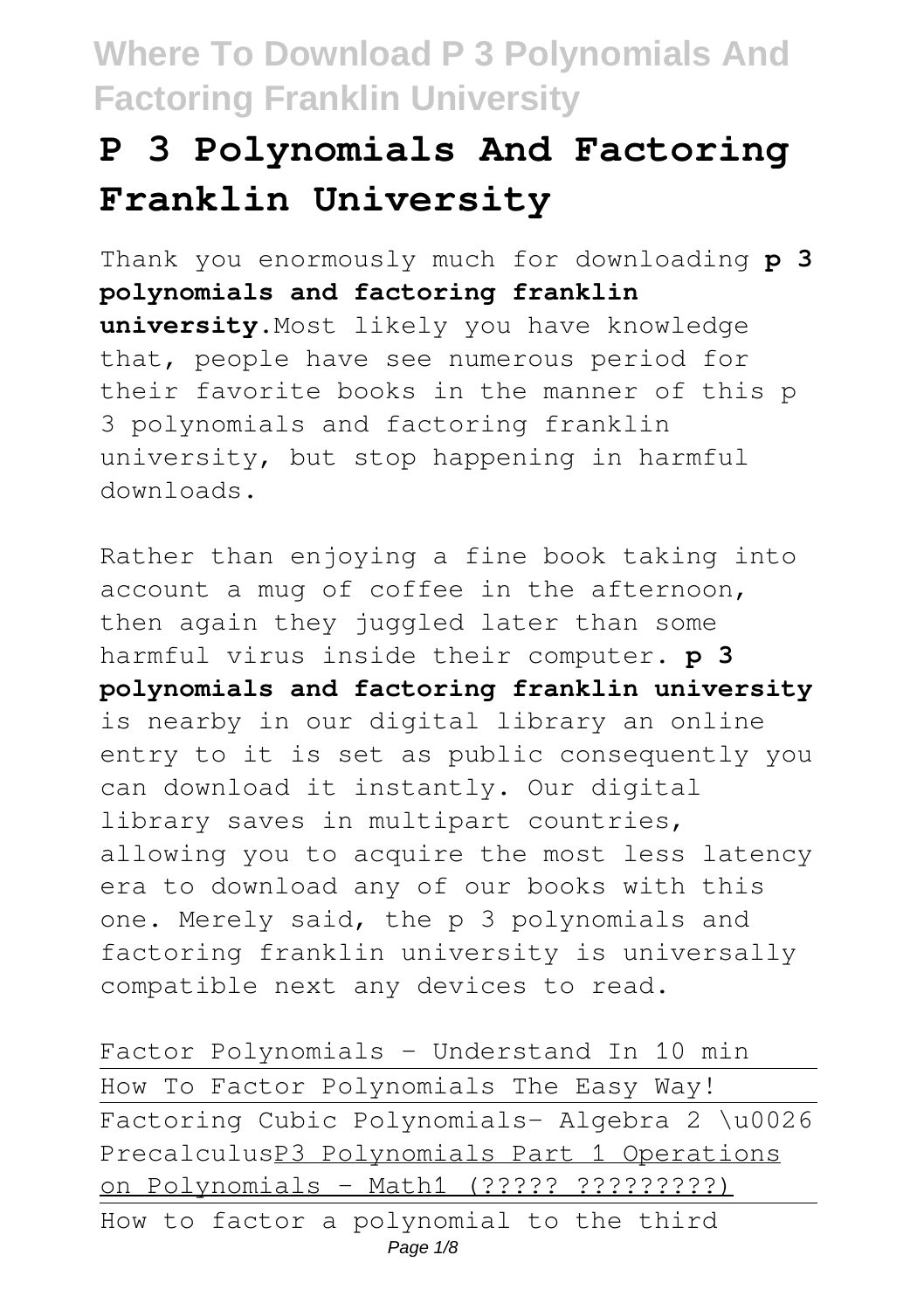degree by factoring out an xFactoring Polynomials By GCF, AC Method, Grouping, Substitution, Sum \u0026 Difference of Cubes *How to Factor Polynomials Completely - Algebra I*

Factoring Trinomials : Factor by Grouping ex 3

How do you factor a polynomialFactoring Higher Degree Polynomial Functions \u0026 Equations - Algebra 2 *Factoring a third degree polynomial with four terms by grouping* Polynomial Factoring The Greatest Common Factor (GCF) Factoring Quadratics... How? (NancyPi) *Factoring a polynomial to the fourth power using factoring to second power How to Determine All of the Zeros of a Polynomial* **Solving Cubic Equations (factoring)** *Math Algebra - How to Factor Polynomial Easily with speical method* ? Finding all the Zeros of a Polynomial -Example 3 ? *Algebra Basics: What Are Polynomials? - Math Antics Factoring Cubics by Grouping How to factor a cubic function Factoring Trinomials Completely, Part 1 of 2, from Thinkwell College Algebra* Factoring Trinomials The Easy Fast Way Factoring Polynomials Completely - All Types (100 Problems \u0026 Free Worksheet) Factoring Polynomials using Factor Theorem *How to Solve Advanced Cubic Equations: Stepby-Step Tutorial* **Math 8 Week 1 Quarter 1 Factoring Polynomials with Common Monomial Factors Factor Theorem with example** P.3 Math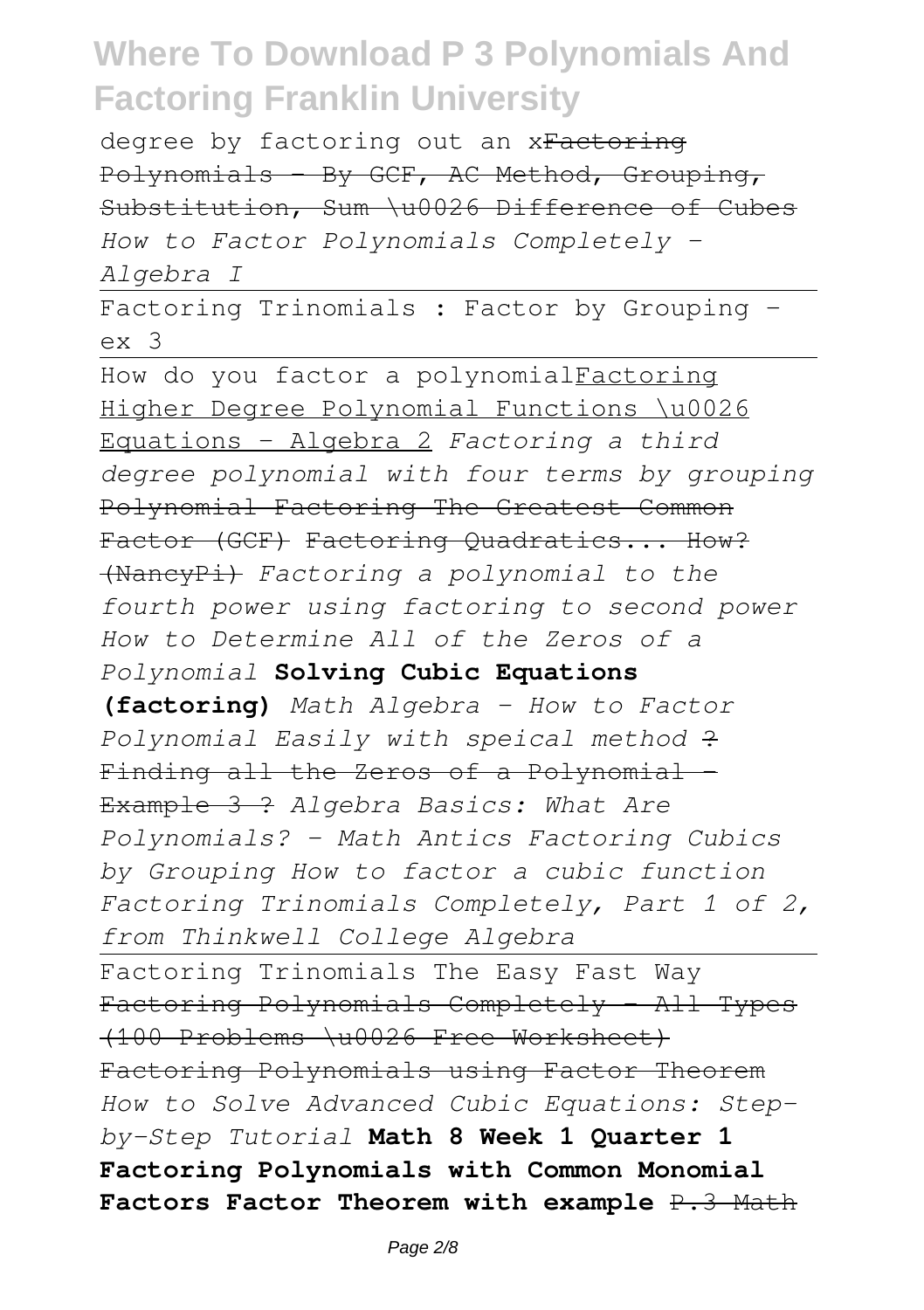3 H - Polynomials and Factoring *P.3 Math 3 H - Polynomials and Factoring Part 2 P 3 Polynomials And Factoring* Notes P.3 Day1 Notes P.3 Day 2 Notes P.3 Day3 Classwork: Factoring hand out Classwork: Factoring answers Notes: P.3 Quiz Day4

*P.3 Polynomials and Factoring - Weebly* Notes: P.3 Factoring Day1 Notes: P.3 Factoring Day 2 Notes: P.3 Factoring Day3 Classwork: Factoring hand out Classwork: Factoring answers Notes: P.3 Factoring Day 4 Scavenger Hunt CW: Factoring Scavenger Hunt Notes: P.3 Factoring Day 5 Flow Chart Activity Flow Chart hand out CW Factoring Flow Chart Activity Notes : P.3 Quiz Review Scavenger ...

#### *P.3 Polynomials and Factoring - HONORS PRECALCULUS*

Factoring polynomials in one variable of degree \$2\$ or higher can sometimes be done by recognizing a root of the polynomial. We then divide by the corresponding factor to find the other factors of the expression.

*Polynomials and Factoring - Worked Examples* P 3 Polynomials And Factoring Franklin University Author: bujtrcn.odysseymobile.co-2 020-11-01T00:00:00+00:01 Subject: P 3 Polynomials And Factoring Franklin University Keywords: p, 3, polynomials, and, factoring, franklin, university Created Date: 11/1/2020 6:45:22 AM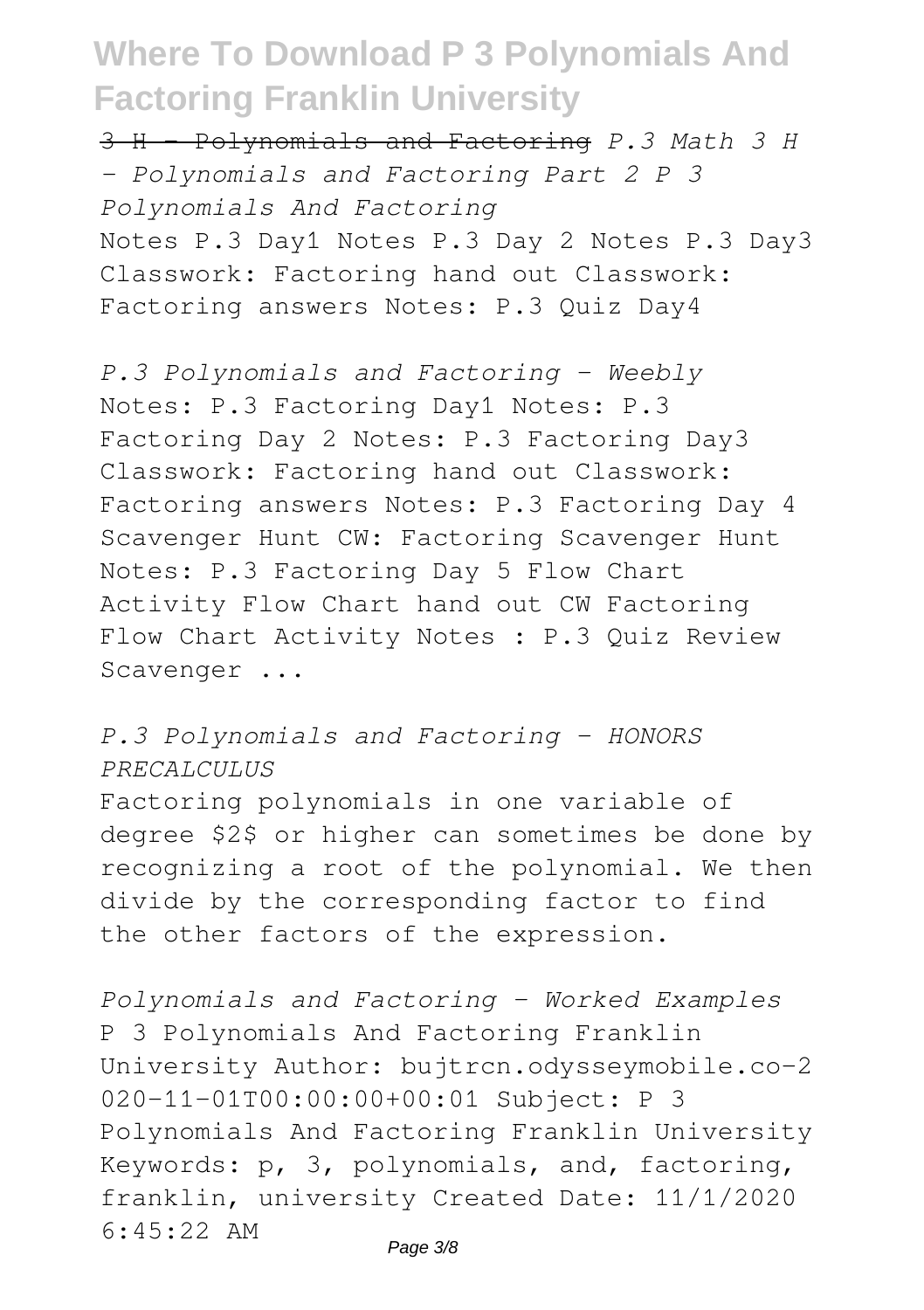*P 3 Polynomials And Factoring Franklin University* An example of a polynomial (with degree 3) is:  $p(x) = 4x + 3 + 3x + 2 + 25x + 6$ . The factors of this polynomial are:  $(x ? 3)$ ,  $(4x + 1)$ , and  $(x + 2)$  Note there are 3 factors for a degree 3 polynomial. When we multiply those 3 terms in brackets, we'll end up with the polynomial p(x).

*3. How to Factor Polynomials - intmath.com*  $a$  3 + a 2 b + ab 2-ba 2-b 2 a-b 3 = a 3 +(a 2 b-ba 2)+(ab 2-b 2 a)-b 3 = a 3 + 0 + 0 + b 3  $= a 3 + b 3$  Check : 343 is the cube of 7 Check : p 3 is the cube of p 1 Check : q 3 is the cube of q 1 Factorization is :  $(p - 7q)$  .  $(p 2 + 7pq + 49q 2)$  Trying to factor a multi variable polynomial : 2.2 Factoring p 2 + 7pq + 49q 2

*Solve Factoring multivariable polynomials p^3-343q^3 Tiger ...* In this section, we show that factoring over Q (the rational numbers) and over Z (the integers) is essentially the same problem.. The content of a polynomial  $p : Z[X]$ , denoted "cont(p)", is, up to its sign, the greatest common divisor of its coefficients. The primitive part of p is primpart(p)= $p/cont(p)$ , which is a primitive polynomial with integer coefficients.

*Factorization of polynomials - Wikipedia* Page 4/8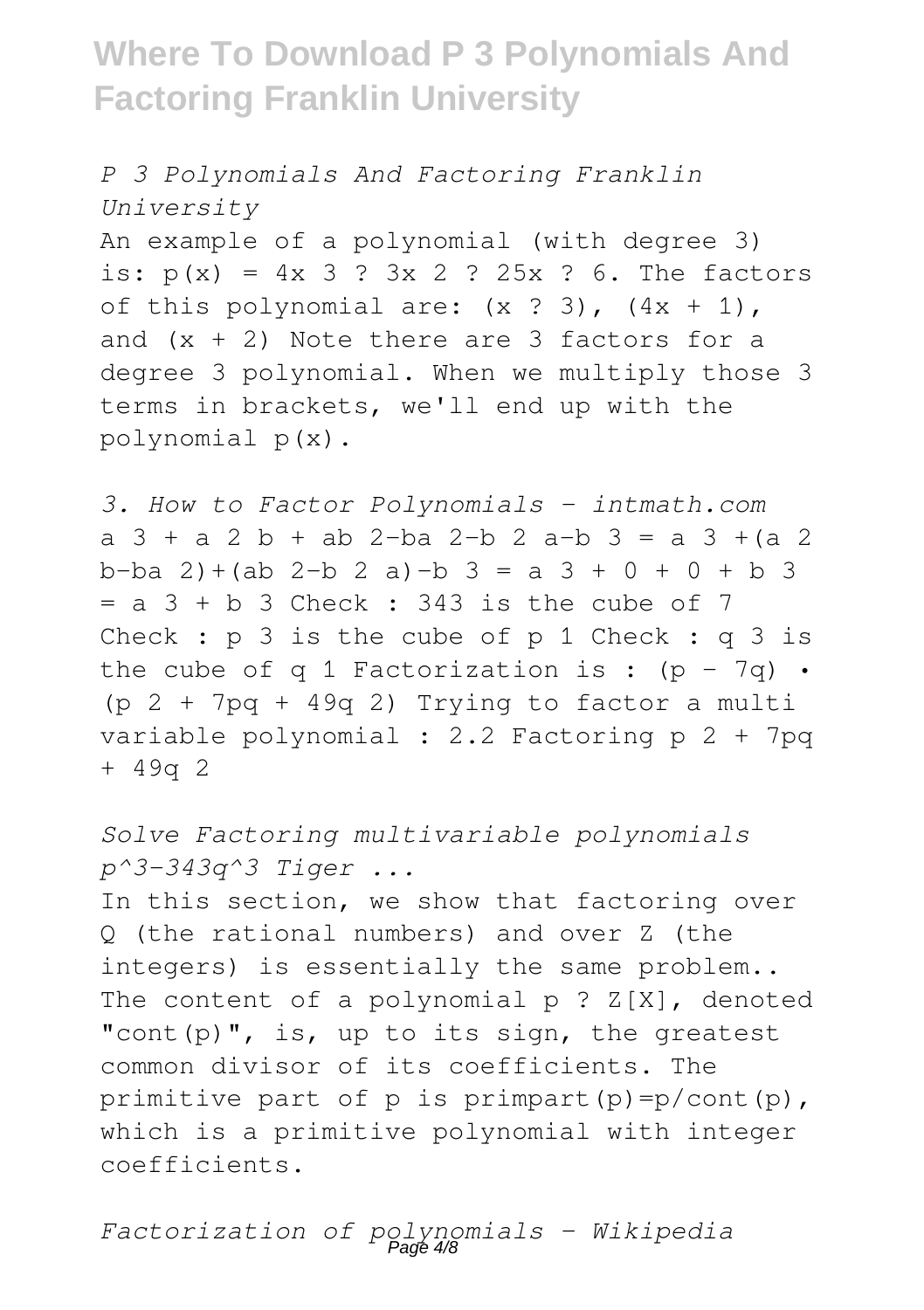If a polynomial doesn't factor, it's called prime because its only factors are 1 and itself. When you have tried all the factoring tricks in your bag (GCF, backwards FOIL, difference of squares, and so on), and the quadratic equation will not factor, then you can either complete the square or use the quadratic formula to solve the equation.The choice is yours.

*How to Factor a Polynomial Expression dummies* Factoring polynomials can be easy if you understand a few simple steps. This video will explain how to factor a polynomial using the greatest common factor, ...

*Factor Polynomials - Understand In 10 min - YouTube* Now,  $p(x) = x 3 + 3x 2 + 5x + 15$ . Let us check the value of this polynomial for  $x = -3$ .  $p(-3) = (-3)$  3 + 3 (-3) 2 + 5(-3) + 15 = -27  $+ 27 - 15 + 15 = 0$ . As,  $p(-3) = 0$ ,  $x+3$  is a factor of  $x$   $3 + 3x$   $2 + 5x$   $+15$ . Ouestion 2: Factorize  $x$  2 + 5x + 6. Solution: Let us try factorizing this polynomial using splitting the middle term method. Factoring polynomials by splitting the middle term:

*Factoring Polynomials (Methods) | How to Factorise Polynomial?* The calculator will try to factor any polynomial (binomial, trinomial, quadratic, etc.), with steps shown. The following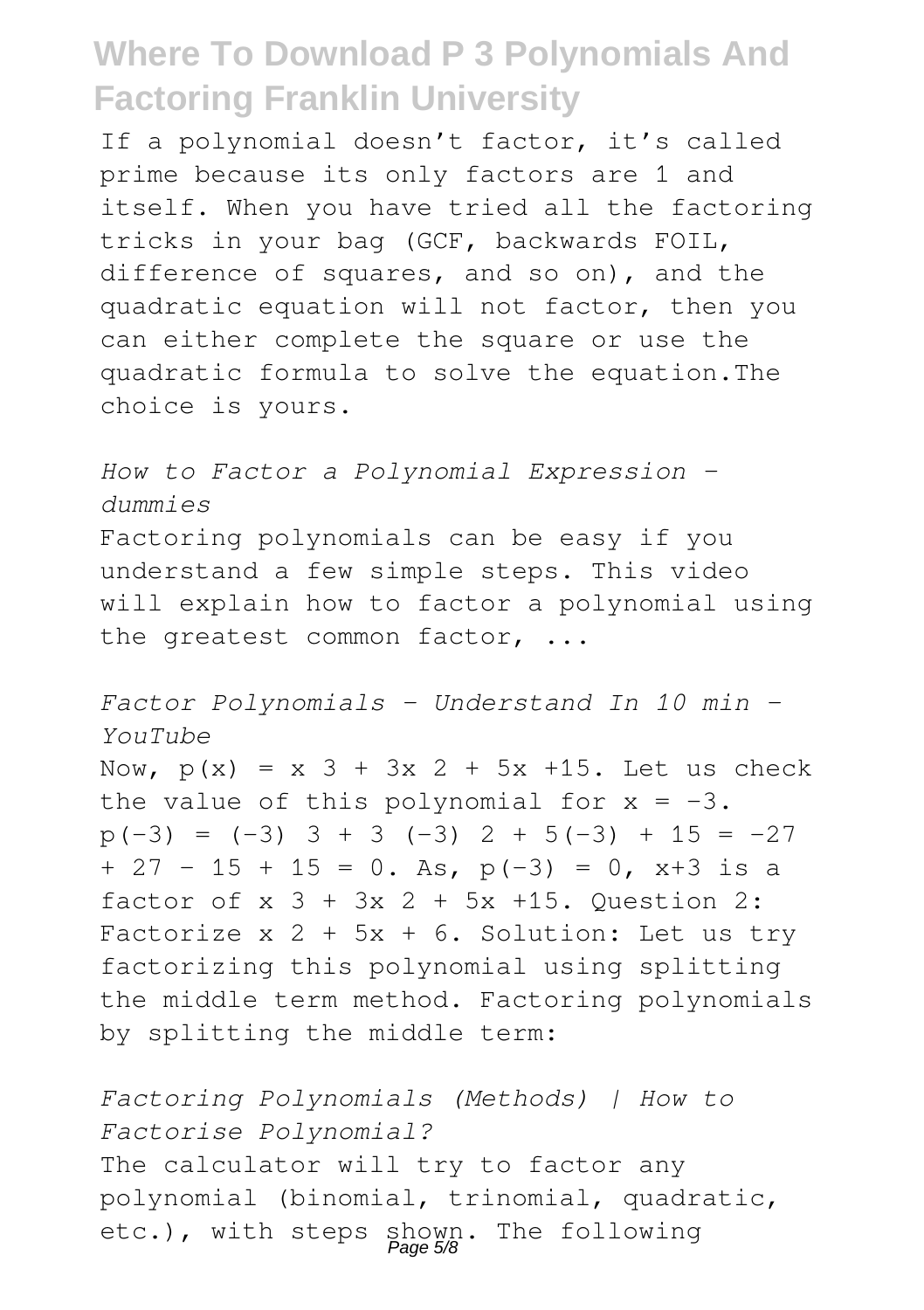methods are used: factoring monomials (common factor), factoring quadratics, grouping and regrouping, square of sum/difference, cube of sum/difference, difference of squares, sum/difference of cubes, the rational zeros theorem. The calculator accepts both univariate and multivariate polynomials.

*Factoring Polynomials Calculator - eMathHelp* Polynomial Factoring Polynomial Roots Calculator Was this calculator helpful? Yes: No: 164 137 761 solved problems. About the Author. Welcome to MathPortal. This web site owner is mathematician Miloš Petrovi?. I designed this web site and wrote all the lessons, formulas and calculators. ...

*Expand and Simplify Polynomials Calculator* Factoring » Tips for entering queries. Enter your queries using plain English. To avoid ambiguous queries, make sure to use parentheses where necessary. Here are some examples illustrating how to ask about factoring. factor quadratic x^2-7x+12; expand polynomial (x-3)(x^3+5x-2) GCD of  $x^4+2x^3-9x^2+46x-16$  with  $x^4-8x^3+25x^2-46x+16$ 

*Factoring Calculator: Wolfram|Alpha* Factoring  $a$   $3 - b$   $3$ . An expression of the form a 3 - b 3 is called a difference of cubes. The factored form of a  $3 - b$  3 is (a b)(a  $2 + ab + b$  2):  $(a - b)(a 2 + ab + b 2) =$ a 3 - a 2 b + a 2 b - ab 2 + ab 2 - b 3 = a 3<br>Page 6/8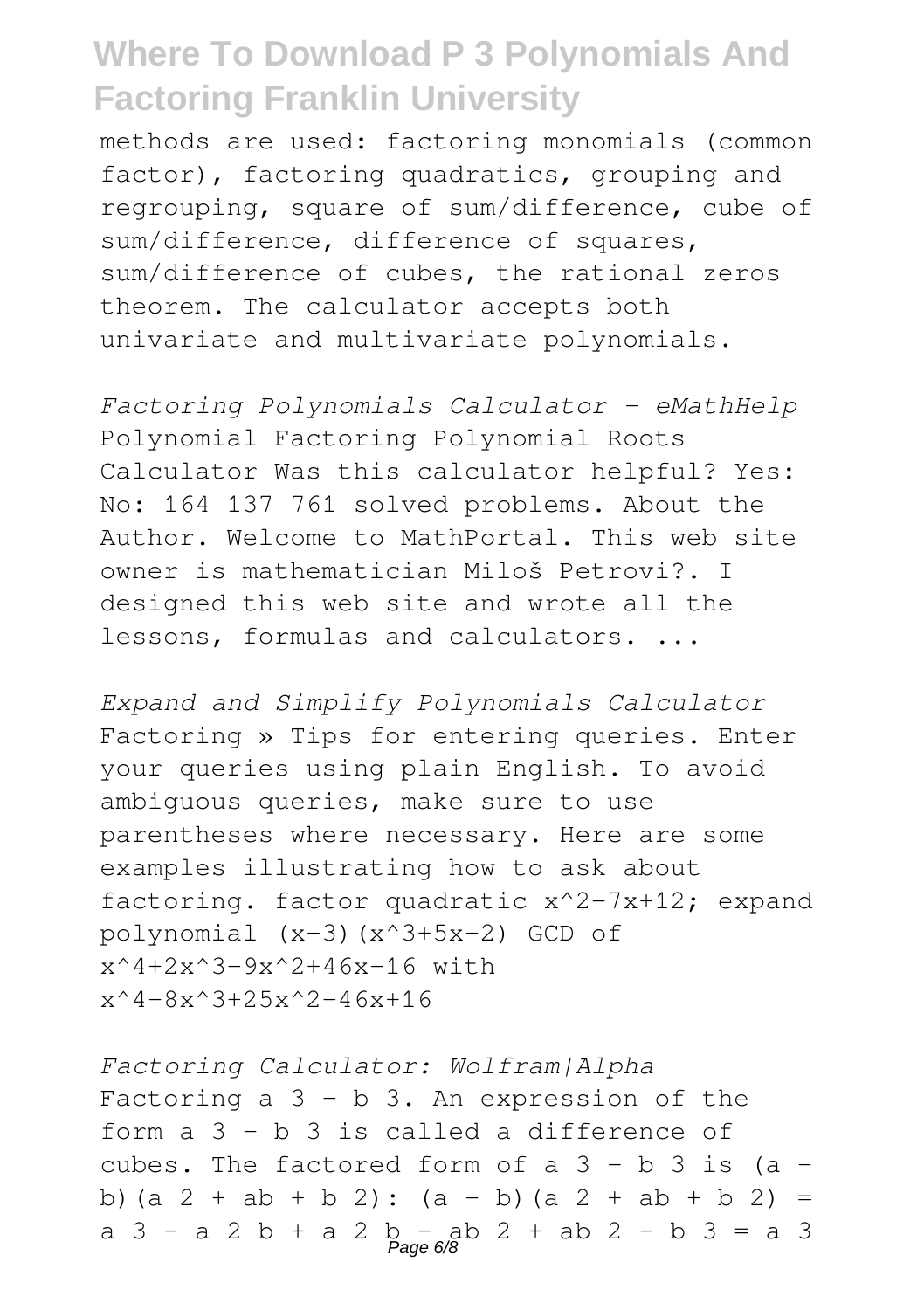- b 3For example, the factored form of 27x 3  $- 8$  (a = 3x, b = 2) is  $(3x - 2)(9x + 2) + 6x +$ 4). Similarly, the factored form of 125x  $3-27y$  3 (a = 5x, b = 3y) is  $(5x - 3y)(25x)$ ...

*Algebra II: Factoring: Factoring Polynomials of Degree 3 ...* P 3 Polynomials And Factoring Section P.3 Polynomials and Factoring Objective: In this lesson you learned how to add, subtract, and multiply polynomials and how to factor expressions completely. a a I. Polynomials (Page 24) For a polynomial in x, the degree of a term i s . . . aaa aaaaaaaa aa aaa aaaaaaaa aa For a polynomial in x, the degree of

*P 3 Polynomials And Factoring Franklin University* The pair  $\left[ \text{latex} \right] = 2$ ,  $\text{ant} \left[ \text{and} \right] = 3 \left[ \text{latex} \right]$ will give the correct x term, so we will rewrite it using the new factors: [latex]2{x}^{2}+5x+3=2x^2+2x+3x+3[/latex] Now we can group the polynomial into two binomials.  $\lceil$  latex  $\lceil 2x^2+2x+3x+3=$  (2x<sup>2</sup>+2) + (3x+3)  $\lceil$  / latex] Identify the GCF of each binomial.

*Factoring Trinomials | College Algebra: Corequisite Course* To factorise a trinomial expression, put it back into a pair of brackets. To find the terms that go in each bracket, look for a